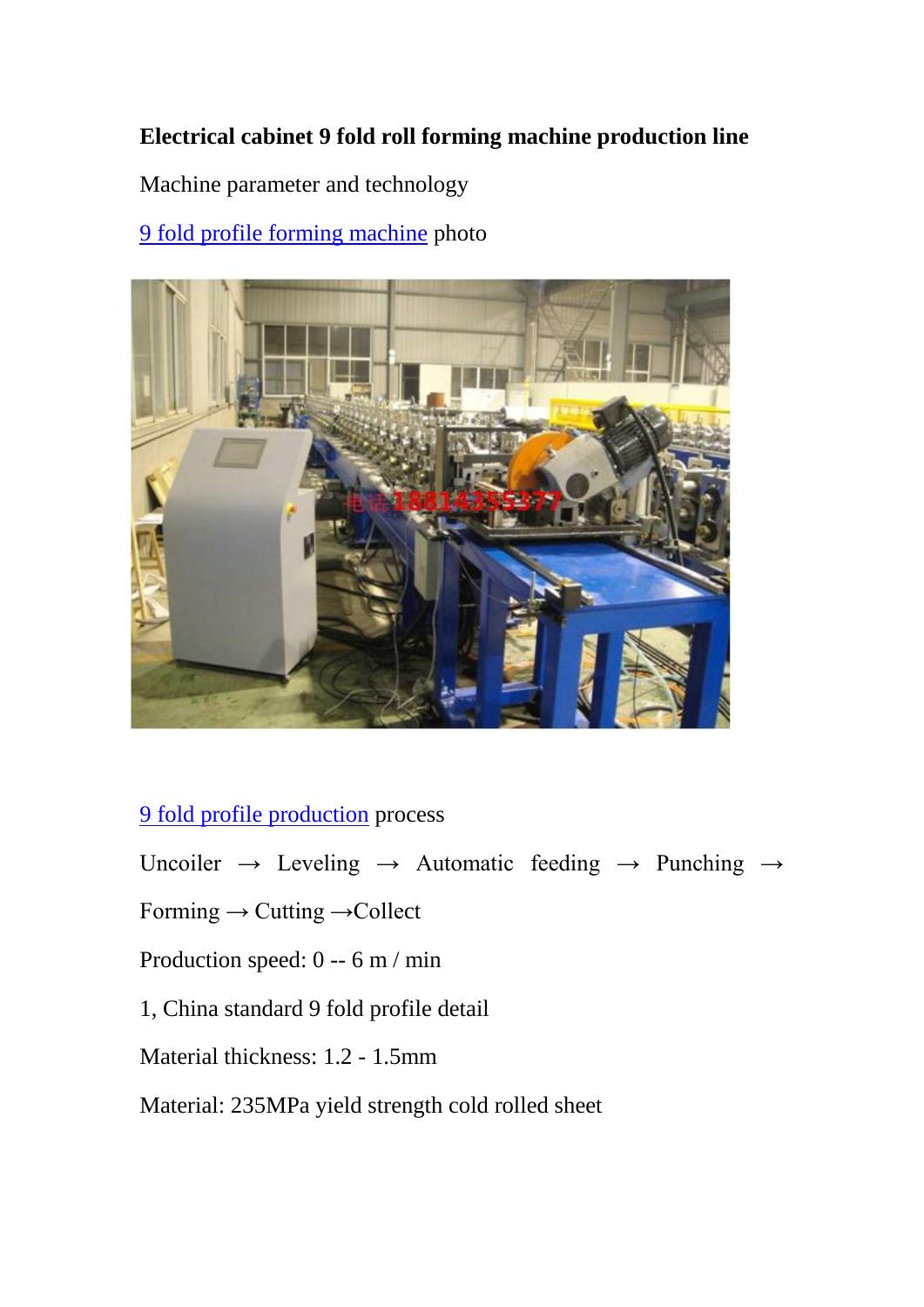Formed 9 fold profile photo by [roll forming production line](https://www.superdamc.com/)



- 2, Cabinet frame 9 fold production line parameters
- 1), Uncoiler
- 3 tons of passive uncoiler
- Steel coil for inner diameter: 350 450mm

Maximum load of steel coil: 3 tons,

tensioning method: manual tensioning

2), leveling machine

Leveling equipment: 7-roll leveling motor power: 3KW

Thickness adjustment method: screw adjustment and flattening shaft

diameter: 40mm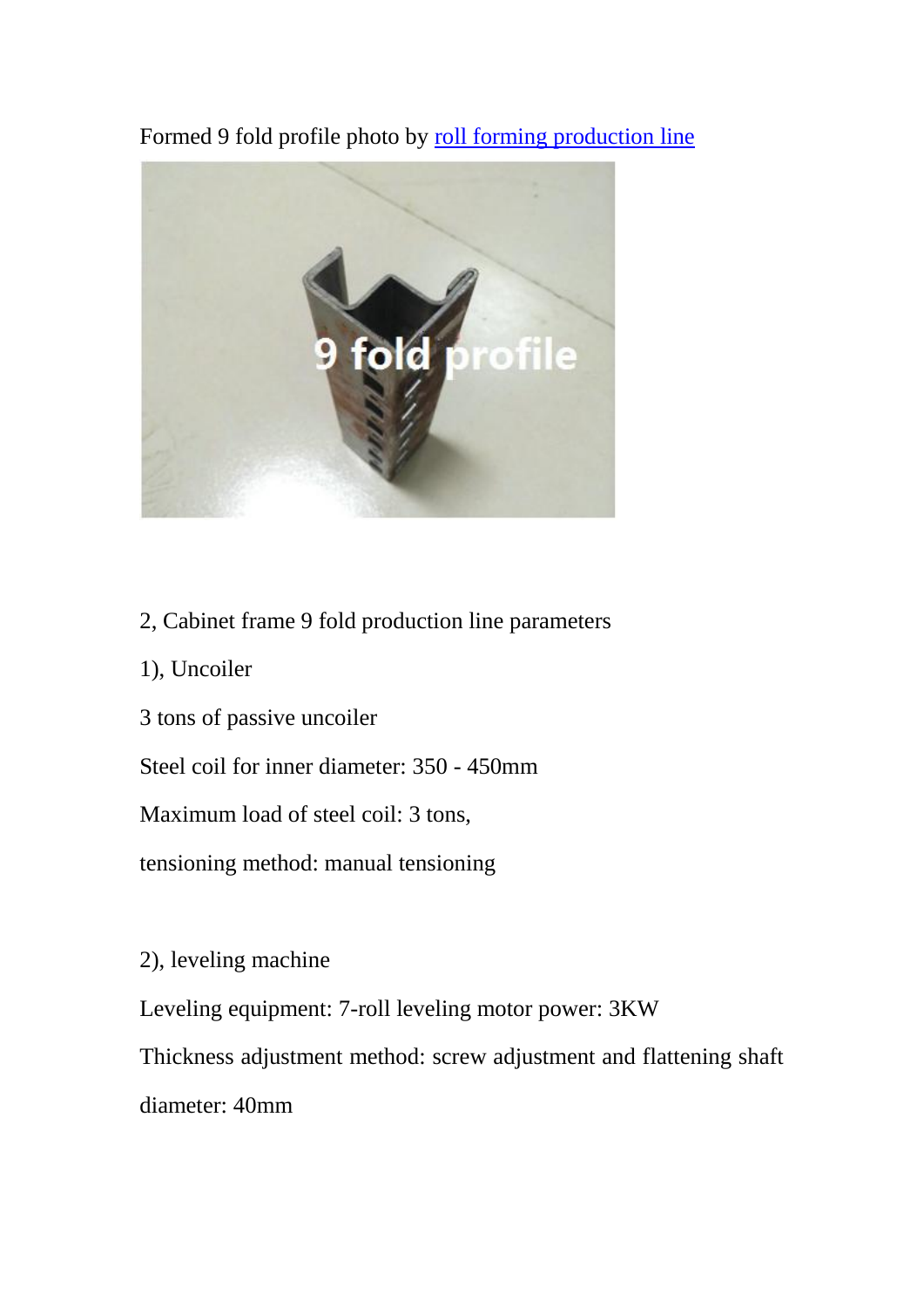3), automatic feeding system

Automatic feeding system motor power: about 2KW

4. Hydraulic press Hydraulic Punch: Hydraulic Punch Hydraulic station power: 7.5KW Number of cylinders: 1 set Number of die: 1 set Punching pin material: GCr12mov Limit: Light sense